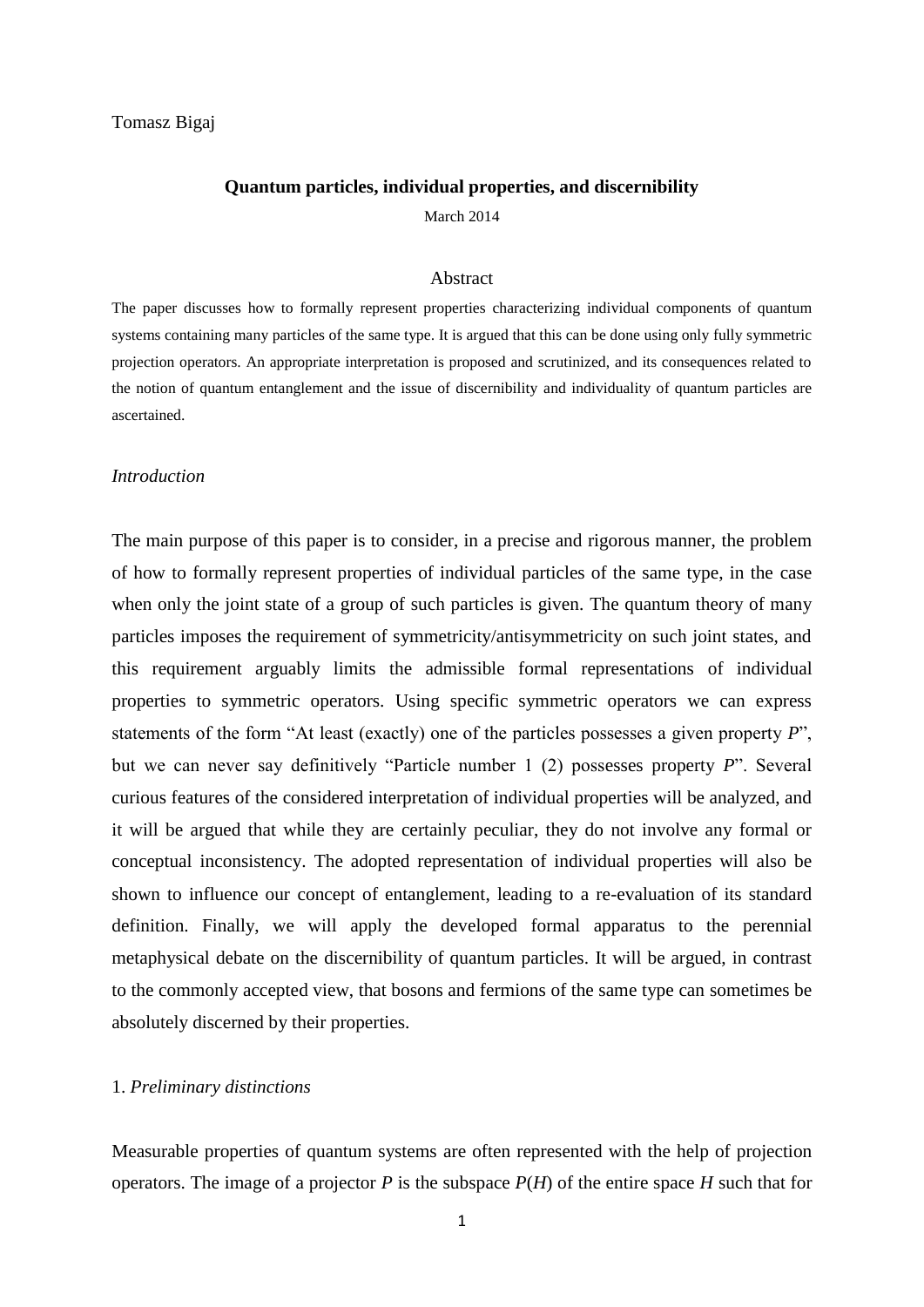every vector  $|u\rangle \in P(H)$  there is a vector  $|v\rangle \in H$  for which  $P|v\rangle = |u\rangle$ . Thanks to the fact that P is idempotent (i.e.  $P^2 = P$ ) it can be easily proven that for every  $|u\rangle \in P(H)$ ,  $P|u\rangle = |u\rangle$ . Thus all vectors in the subspace  $P(H)$  onto which  $P$  projects are its eigenvectors with the corresponding eigenvalue equal 1. On the other hand, it can also be proven that for any vector  $|v\rangle$  orthogonal to the entire subspace  $P(H)$ ,  $P|v\rangle = 0$ . All this suggests that *P* can be naturally interpreted as representing the question "Does the state of the system belong to the subspace *P*(*H*)?" with two possible answers "yes" (represented by value 1) and "no" (value 0). If the expectation value of *P* in a given state equals 1, this means that this state belongs to the subspace  $P(H)$ , whereas the value 0 indicates that the state is orthogonal to  $P(H)$ . All other values indicate states represented by vectors which are "tilted" with respect to *P*(*H*).

In the special case when *P* projects onto a one-dimensional subspace spanned by a vector  $|u\rangle$ , *P* can be given in the form of the dyad  $|u\rangle\langle u|$ , i.e. the operator whose action on any vector  $|v\rangle$  gives the vector  $\langle u|v\rangle |u\rangle$ . An expectation value of  $|u\rangle\langle u|$  equal to 1 indicates that the state of the system is  $|u\rangle$ . If  $|u\rangle$  is an eigenvector of a particular Hermitian operator *A* with a corresponding eigenvalue *a*, the fact that the expectation value of  $|u\rangle\langle u|$  is 1 can be interpreted as showing that *A* possesses a definitive value *a*. Projection operators are thus flexible enough to represent any measurable and well-defined property of a quantum system.

To sum up: the quantum-mechanical formalism presents us with the following three options regarding the possession of a given property *P* by a particular quantum system *s*. System *s* in state  $|\psi\rangle$  possesses the definite property *P* if and only if  $\langle \psi | P | \psi \rangle = 1$ . System *s* in state  $|\psi\rangle$  *definitely* does not possess property *P* iff  $\langle \psi | P | \psi \rangle = 0$ . And the third case is when  $0 <$  $\langle \psi | P | \psi \rangle$  < 1, which means that *s* neither definitely possesses, nor definitely does not possess property *P*. This is the case of quantum-mechanical indeterminacy, unknown in the classical world.

Quantum-mechanical systems consisting of many components are described using tensor products of one-particle Hilbert spaces. Limiting ourselves to the case of two-particle systems, we may write the state space of such systems as  $H_1 \otimes H_2$ . In the case when both particles are of the same type,  $H_1$  and  $H_2$  are two copies of the same one-particle Hilbert space. The tensor formalism enables us to represent states which are just ordinary combinations of states for individual particles, but it also creates the possibility of introducing new states not reducible to simple products of the states of separate components. Thus the product vector  $|\psi\rangle_1 \otimes |\phi\rangle_2 \in H_1 \otimes H_2$  obviously represents the situation in which the first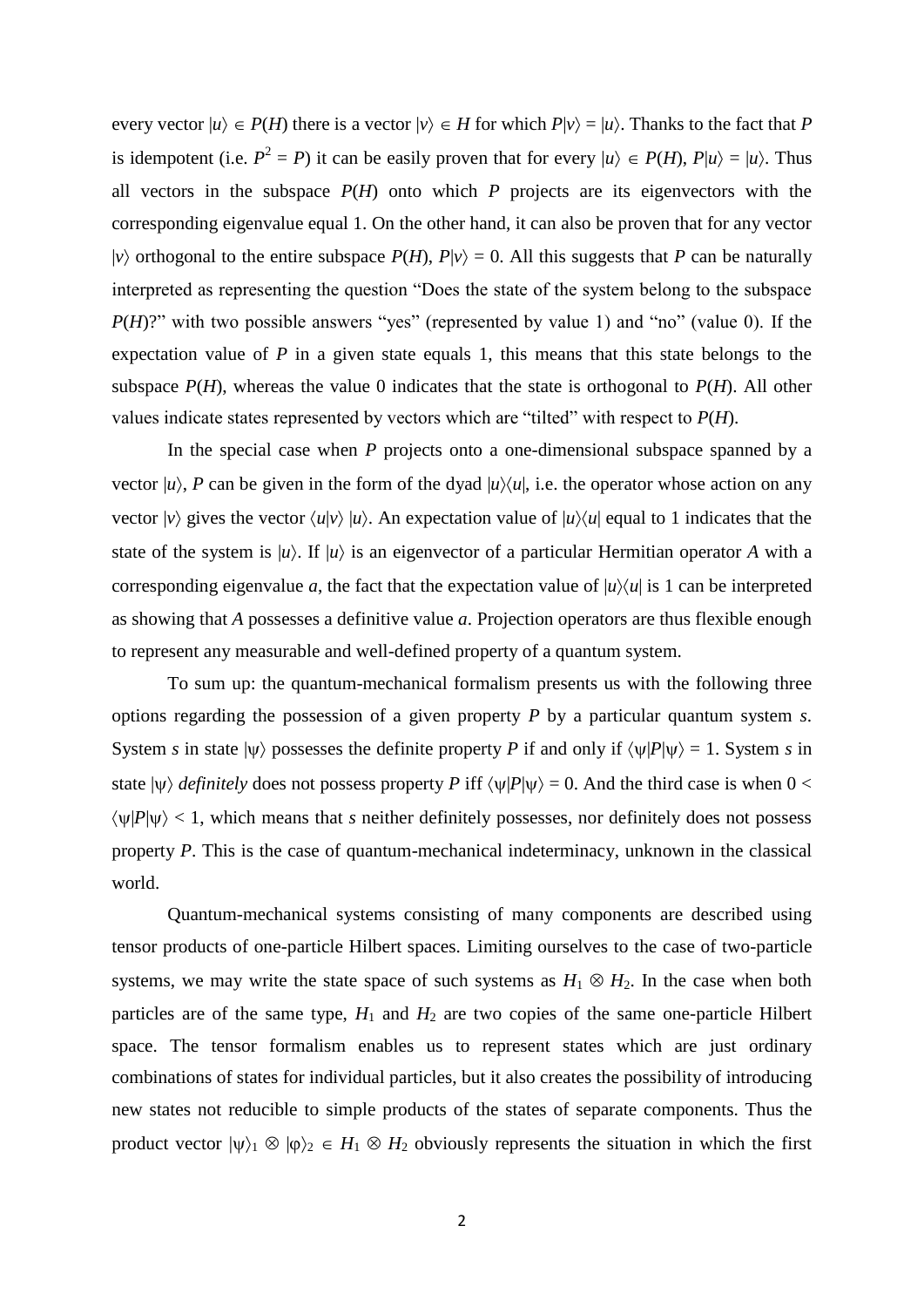particle is in state  $|\psi\rangle$  while the second is in state  $|\varphi\rangle$ , but the superposition  $|\psi\rangle_1 \otimes |\varphi\rangle_2 + |\varphi\rangle_1$  $\otimes$   $|\psi\rangle_2$  lacks such a simple interpretation.

Systems of particles of the same type (two electrons, two photons, etc.) are assumed to obey the Symmetrization Postulate which reduces their admissible states to two types only: symmetric (for bosons) and antisymmetric (for fermions). This is a consequence of the assumption that permuted states should be empirically indistinguishable from each other. Thus no two fermions (bosons) can occupy the state of the form  $|\psi\rangle_1 \otimes |\phi\rangle_2$ . The proper way of writing down such a state is to either symmetrize or antisymmetrize it, which leads to state  $|\psi\rangle_1 \otimes |\phi\rangle_2 + |\phi\rangle_1 \otimes |\psi\rangle_2$  or  $|\psi\rangle_1 \otimes |\phi\rangle_2 - |\phi\rangle_1 \otimes |\psi\rangle_2$  (throughout the paper I omit normalization constants). In the next step we will try to uncover the consequences of the Symmetrization Postulate related to the problem of how to formally represent the properties of individual components of larger systems of indistinguishable particles.

## 2. *Systems of indistinguishable particles and their properties*

We will now address the following question: given that a projector P represents a particular property of an individual particle *s*, how can we represent the fact that the same property is possessed by one of the particles  $s_1$  and  $s_2$  which jointly form a system of two indistinguishable particles? The standard answer to this question is as follows: we take the tensor product  $P \otimes I$ , where *I* is the identity operator, to formalize the property *P* possessed by the first particle. Analogously, the product  $I \otimes P$  formalizes the same property possessed by the second particle. But we are facing an immediate problem here. Neither  $P \otimes I$  nor  $I \otimes P$ is a symmetric operator, which means that their expectation values are not generally preserved under the permutations of particles. In particular, if *P* is the one-dimensional projector  $|u\rangle\langle u|$ , then the expectation value of  $P \otimes I$  in state  $|u\rangle_1 \otimes |v\rangle_2$  is 1, whereas the same operator will have the expectation value equal  $\langle v|P|v \rangle$  (which may be zero when  $\langle u|v \rangle = 0$ ) in the permuted state  $|v\rangle_1 \otimes |u\rangle_2$ . Thus the projector  $P \otimes I$  distinguishes between empirically indistinguishable states, and therefore it is doubtful that it should be admitted as a physically meaningful operator.

In order to avoid similar problems we should look for a symmetric projection operator which could represent the statement that one of the two particles possesses a given property *P*. The crucial thing to observe here is that such an operator cannot definitively decide whether it is particle number 1 or 2 that possesses property *P*, for if it did, it would not satisfy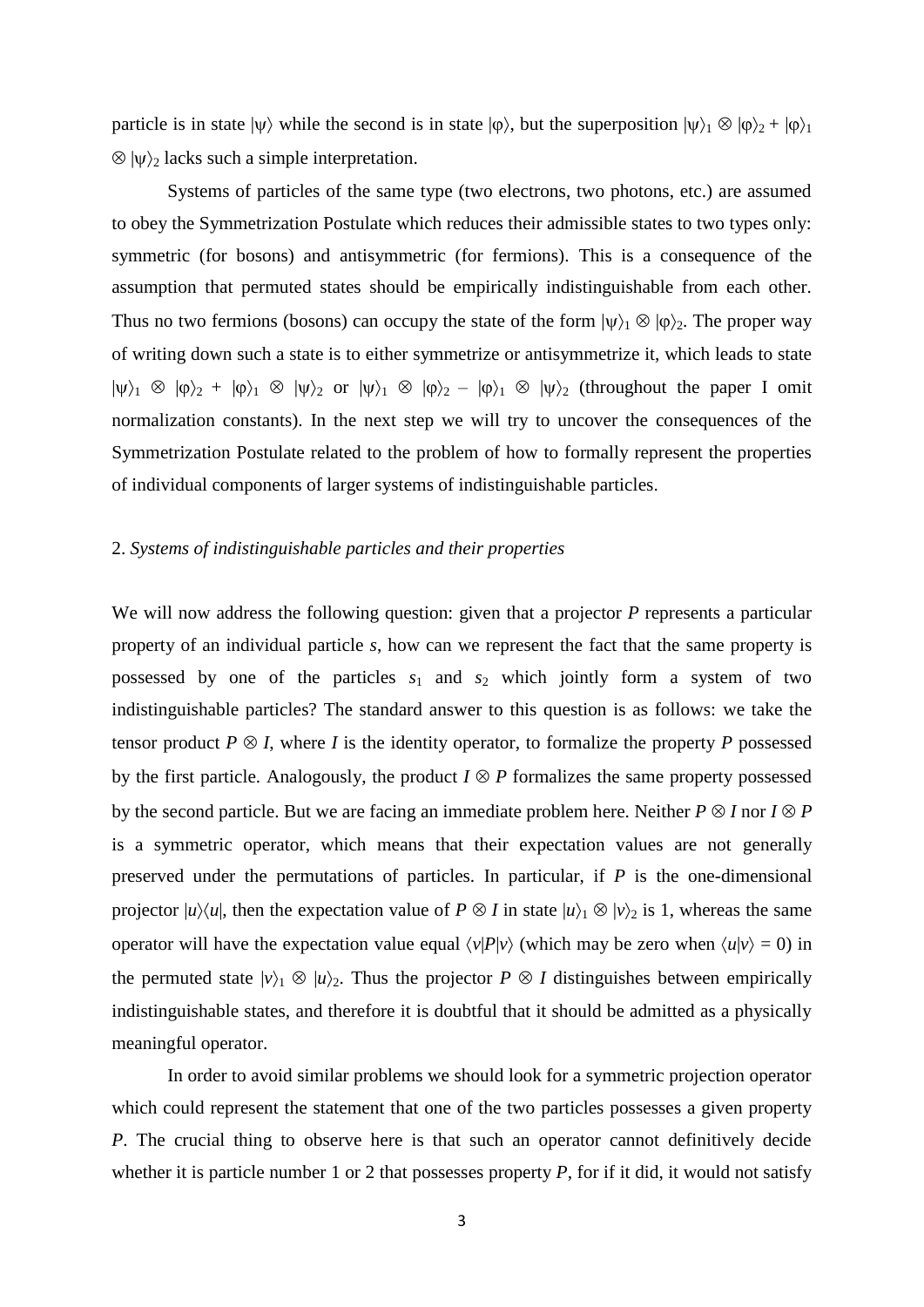the requirement of symmetricity. We have to accept the fact that labels which we use in the tensor product formalism do not carry any physical meaning by themselves. We can identify a particle as bearing label 1 (or 2), only if there is a physical property which distinguishes particle 1 from particle 2 (for instance one of them is a negatively charged electron, and the other a positively charged positron). But in the case of two particles of the same type such identification is impossible.

We can now consider the following two candidates for symmetric projection operators capable of expressing the thought that one of the two particles possesses a particular property *P*: 1

$$
\Omega_P = P \otimes (I - P) + (I - P) \otimes P + P \otimes P
$$
  

$$
\Sigma_P = P \otimes (I - P) + (I - P) \otimes P
$$

Let  $|\lambda_i\rangle$  be any set of vectors spanning the image space  $P(H)$  (thus the  $|\lambda_i\rangle$  are eigenvectors of *P* corresponding to the value 1),  $|\mu\rangle$  – any vector orthogonal to space *P(H)* (i.e. an eigenvector of *P* corresponding to the value 0), and  $|\phi\rangle$  – any vector whatsoever. It can be quickly verified that operators  $\Omega_P$  and  $\Sigma_P$  give the following results when applied to selected product states of two particles:

 $\left\langle \Omega_{P}\left|\lambda_{i}\right\rangle _{1}\otimes\left|\phi\right\rangle _{2}\right. =\left.\left|\lambda_{i}\right\rangle _{1}\otimes\left|\phi\right\rangle _{2}\right.$  $\Omega_{P}\left\vert \phi\right\rangle _{1}\otimes\left\vert \lambda_{i}\right\rangle _{2}\;=\;\left\vert \phi\right\rangle _{1}\otimes\left\vert \lambda_{i}\right\rangle _{2}$  $\Omega_P |\lambda_i\rangle_1 \otimes |\lambda_i\rangle_2 = |\lambda_i\rangle_1 \otimes |\lambda_i\rangle_2$  $\Sigma_P |\lambda_i\rangle_1 \otimes |\mu\rangle_2 = |\lambda_i\rangle_1 \otimes |\mu\rangle_2$  $\Sigma_P |\mu\rangle_1 \otimes |\lambda_i\rangle_2 = |\mu\rangle_1 \otimes |\lambda_i\rangle_2$  $\Sigma_P |\lambda_i\rangle_1 \otimes |\lambda_i\rangle_2 = 0$ 

The interpretation of these facts should be straightforward. Regarding the operator  $\Omega_P$ we can see that each product vector containing an eigenvector of *P* as at least one of its components is an eigenvector of  $\Omega$ <sub>*P*</sub> corresponding to the value 1. Thus it is natural to interpret  $\Omega$ <sub>*P*</sub> as expressing the fact that at least one particle possesses property *P*. With respect

<sup>&</sup>lt;sup>1</sup> I gave a simple formal argument that there may be only two such projection operators elsewhere (Bigaj 2015). Operator  $\Omega_p$  is used in the extensive analysis of the notion of entanglement in systems of indistinguishable particles done by Ghirardi, Marinatto, and Weber (2002). See also (Ghirardi, Marinatto 2004).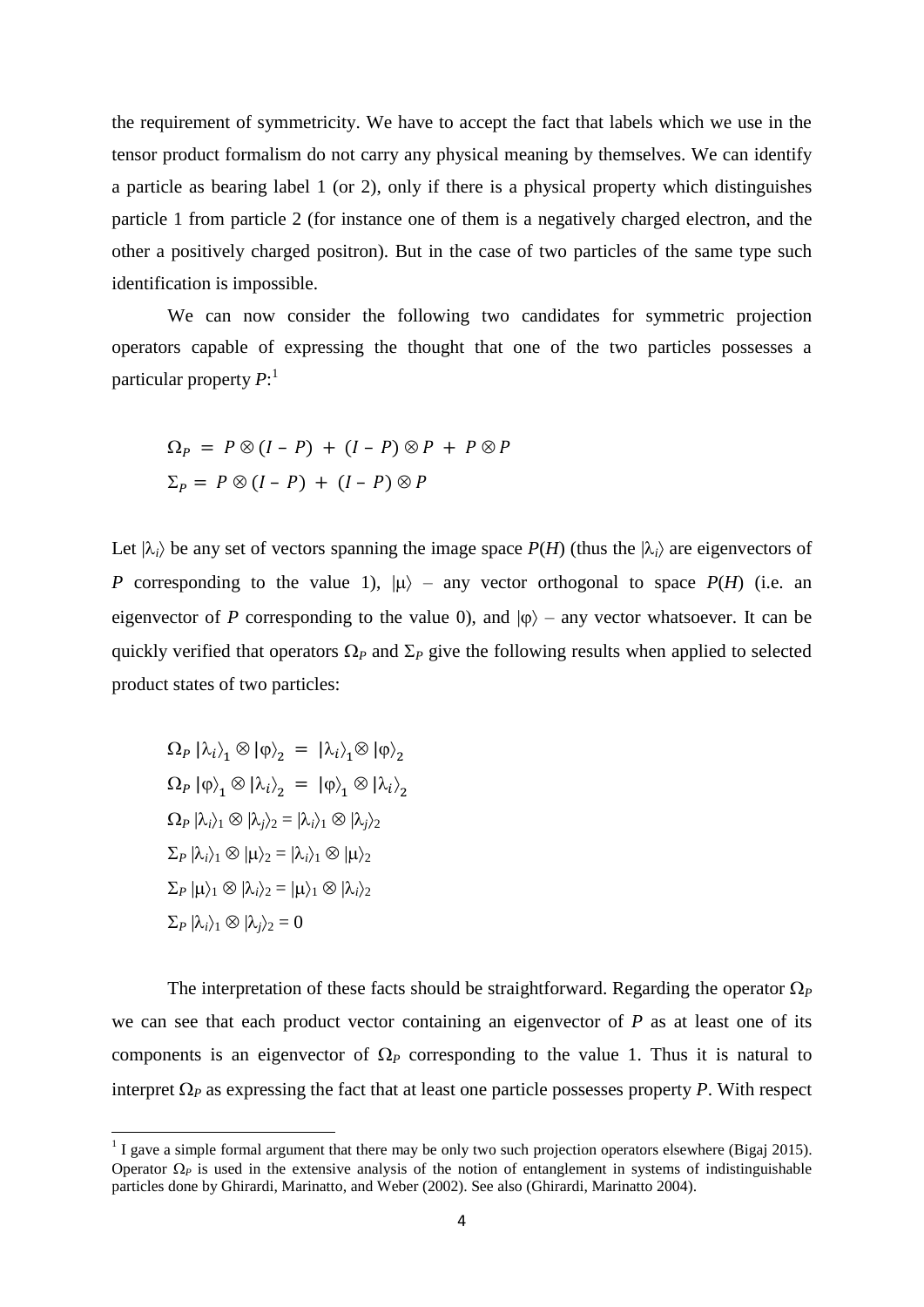to operator  $\Sigma_P$  we may be tempted to read it as stating that exactly one particle possesses property *P*. However, this intuitive reading leaves out the fact that for a product of an eigenvector of *P* with another vector to be an eigenvector of  $\Sigma_P$ , this other vector has to be orthogonal to  $P(H)$ . Therefore it is better to read the property expressed by  $\Sigma_P$  as "One particle definitely possesses property *P* while the other definitely does not possess *P*".

## 3. *Properties of individual particles in symmetric and antisymmetric states*

We have equipped the projectors  $\Omega_P$  and  $\Sigma_P$  with appropriate intuitive interpretations on the basis of their actions upon product states. But now we should analyze the behavior of these operators in states that can't be represented as direct products of one-particle states. Such non-factorizable states are usually called "entangled", but we will soon see that this terminology can cause some controversy. Let us start off with a simple case of states which arise as a result of the (anti-)symmetrization of direct products of states. Our starting point will be the product state  $|\varphi\rangle_1 \otimes |\psi\rangle_2$ , where we assume that  $|\varphi\rangle$  and  $|\psi\rangle$  are not proportional to each other. In that case the results of its (anti-)symmetrization are straightforward:

 $(\text{Sym})$   $|\phi\rangle_1 \otimes |\psi\rangle_2 + |\psi\rangle_1 \otimes |\phi\rangle_2$  $(Anti-sym)$   $|\varphi\rangle_1 \otimes |\psi\rangle_2 - |\psi\rangle_1 \otimes |\varphi\rangle_2$ 

Let us define a one-particle projection operator  $P_{\varphi} = |\varphi\rangle\langle\varphi|$ . A quick calculation can convince us that both states (Sym) and (Anti-sym) are eigenvectors of the symmetric operator  $\Omega_P$  where  $P = P_{\varphi}$ . By symmetry the same applies to the operator  $P_{\psi} = |\psi\rangle\langle\psi|$ . Thus we can draw the conclusion that in states (Sym) and (Anti-sym) at least one particle possesses property  $P_{\varphi}$  and at least one particle possesses property  $P_{\psi}$ . (While it is tempting to say more specifically that one particle possesses  $P_{\varphi}$  whereas the *other one* possesses  $P_{\psi}$ , we should resist this temptation for reasons that will become clear later.) We have to stress not only that we can't tell which of the particles 1 or 2 possesses which property, but that it doesn't even make sense to ask this question, since we haven't defined any operator corresponding to the statement "Particle 1 (2) possesses property *P*" (such an operator would obviously violate the requirement of symmetricity). This fact only strengthens our earlier observation that we should not attach too much ontological importance to the labels 1 and 2.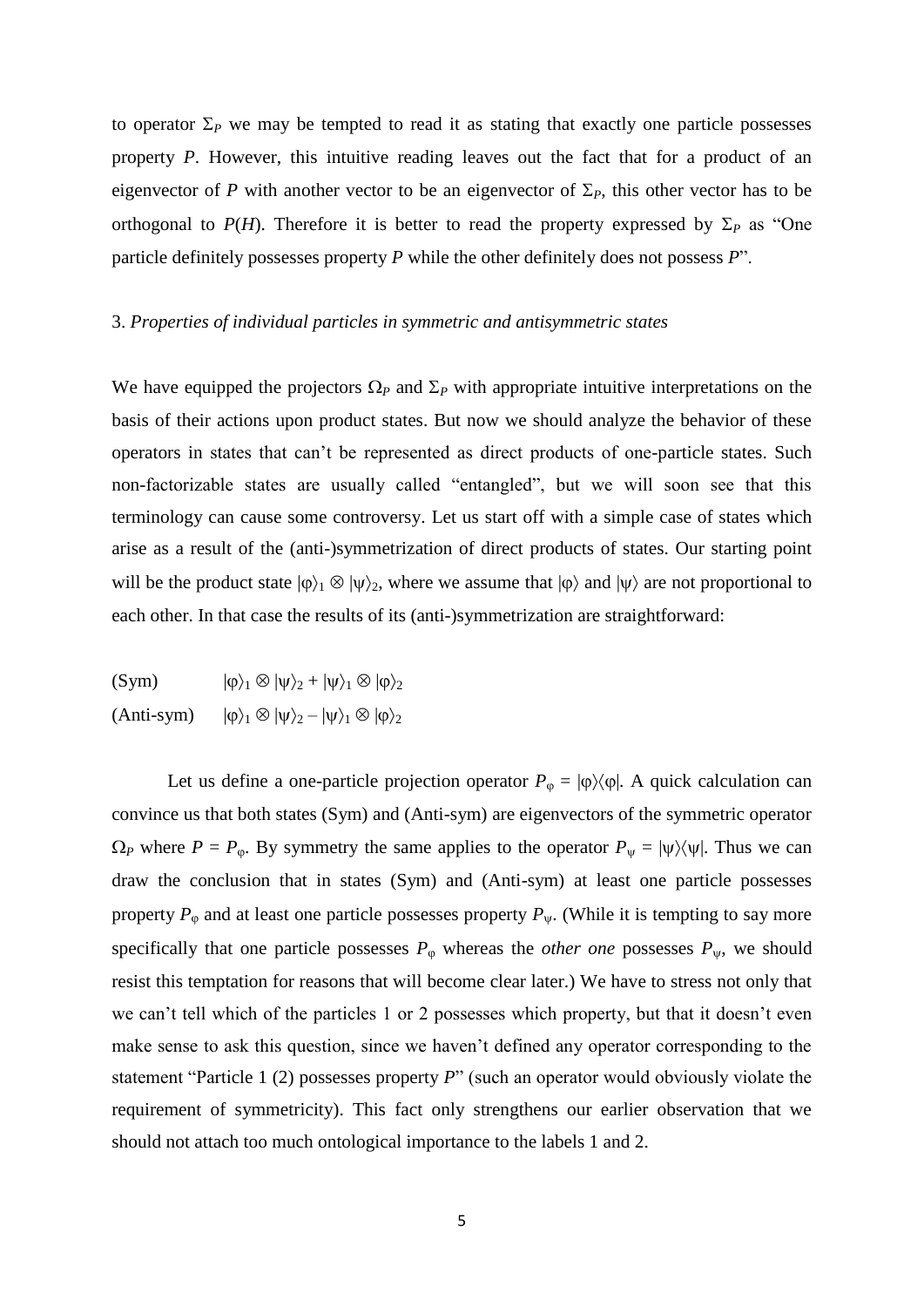The result of the analysis given above can be expressed in the form of the following fact:

(1) If the state of two fermions (bosons) is a result of the antisymmetrization (symmetrization) of a product of two non-identical states, then there is a definitive property *P* represented by a one-dimensional projection operator for which it is certain that at least one fermion (boson) possesses *P*.

It has been proven (see Ghirardi, Marinatto and Weber 2004, p. 75) that the implication in the opposite direction also holds, therefore we have an equivalence between the fact that a given two-particle state  $\Psi(1, 2)$  is obtainable by symmetrizing (antisymmetrizing) a product state, and the fact that at least one particle in the joint state  $\Psi(1, 2)$  possesses a definite property *P*. Thus, if the joint state of two particles is not a result of symmetrization (antisymmetrization) of a product state, no definite property represented by a one-dimensional projector *P* can be attributed to (at least) one particle.

In the case of two fermions thesis (1) can be strengthened, thanks to the following fact: if the state of two fermions can be written in the antisymmetric form as  $|\varphi\rangle_1 \otimes |\psi\rangle_2 - |\psi\rangle_1$  $\otimes$   $|\varphi\rangle_2$ , where  $|\varphi\rangle$  and  $|\psi\rangle$  are any non-parallel vectors, then we can find a vector  $|\varphi_{\perp}\rangle$ orthogonal to  $|\phi\rangle$  and such that the initial two-particle state can be equivalently rewritten as  $|\varphi\rangle_1 \otimes |\varphi_1\rangle_2 - |\varphi_1\rangle_1 \otimes |\varphi\rangle_2$  (to see this we should only note that vector  $|\psi\rangle$  can always be written as a linear combination of  $|\phi\rangle$  and  $|\phi_{\perp}\rangle$ . Now we can easily check that the latter antisymmetric vector is an eigenvector for the operator  $\Sigma_P$  with  $P = |\phi\rangle\langle\phi|$ , which means that it is certain that *exactly one* fermion possesses property *P* while the other one does not possess *P*. However, this is not true for bosons. The vector (Sym) is an eigenstate of  $\Sigma_p$  only if  $|\phi\rangle$  and  $|\psi\rangle$  are orthogonal to each other to begin with. Thus if this condition is not satisfied, each particle can show one of the properties  $P_{\varphi}$  and  $P_{\psi}$  upon measurement.

Due to the above-mentioned facts, fermions of the same type display a curious feature: the information that *at least* one of a pair of fermions possesses a given property *P* suffices to infer that *exactly* one of them will have this property while the other one will not. This feature may be seen as a variant of Pauli's exclusion principle (and it is a direct consequence of the fact that both operators  $\Omega_P$  and  $\Sigma_P$  have identical expectation values in antisymmetric states, since the symmetric component  $P \otimes P$  gives zero in such states). On the other hand, for bosons this entailment does not hold. If the state of two bosons is such that at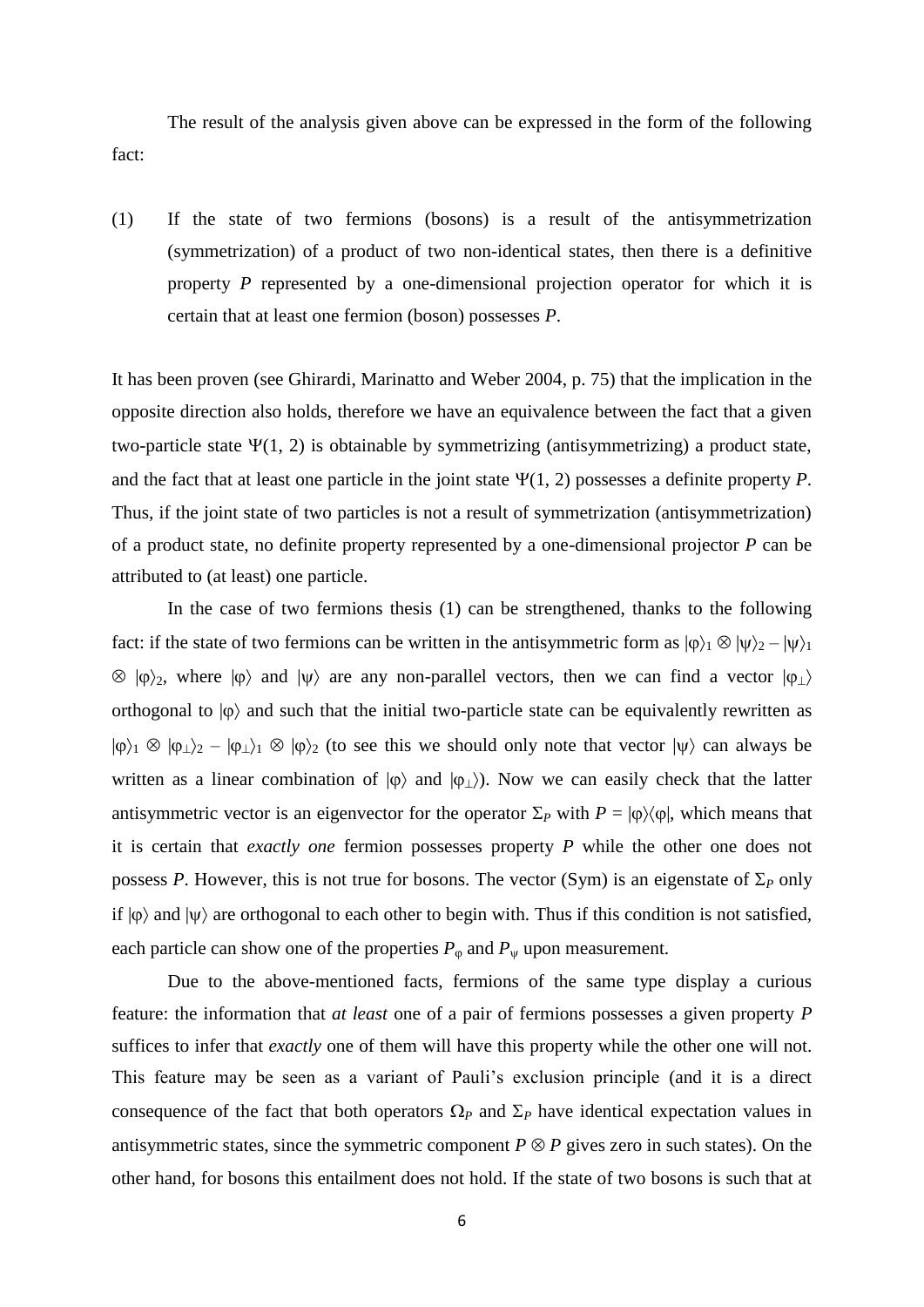least one boson has property *P*, this obviously does not imply that exactly one boson possesses *P* while the other does not possess *P*. The lack of such an entailment is to be expected even classically – after all, it is logically incorrect to reason from "at least one" to "exactly one". However, in the quantum case this inference fails for two reasons, one of which has no classical counterpart. First, it is obviously possible that both bosons possess the property *P*, as the symmetric product state  $|\varphi\rangle_1 \otimes |\varphi\rangle_2$  is an admissible bosonic state. But the second possibility is that the state of two bosons may be a result of the symmetrization of a product of two non-orthogonal states. In such a case, even though it is true that at least one boson possesses a given property *P*, and it is certainly not true that both bosons possess *P*, we cannot infer that exactly one particle has *P* while the other one does not have *P*.

## 4. *The problem of the "overdetermination" of fermionic states*

It can be proven that fermionic composite systems display an even more unsettling and potentially damaging characteristic regarding their attribution of properties. To begin with, let us assume that two fermions are in the antisymmetric state  $|\phi\rangle_1 \otimes |\psi\rangle_2 - |\psi\rangle_1 \otimes |\phi\rangle_2$ , where  $\langle \varphi | \psi \rangle = 0$ . As we already know, this state is an eigenstate for symmetric operators  $\Omega_P$  and  $\Sigma_P$ built out of projectors  $P_{\varphi} = |\varphi\rangle\langle\varphi|$  and  $P_{\psi} = |\psi\rangle\langle\psi|$ . But now it can be shown that there are a lot more than only two projectors with this property. If we take any pair of orthogonal vectors  $|\lambda\rangle$  and  $|\mu\rangle$  lying in the same plane as  $|\varphi\rangle$  and  $|\psi\rangle$  (i.e.  $|\lambda\rangle = a |\varphi\rangle + b |\psi\rangle$  and  $|\mu\rangle = b^* |\varphi\rangle - a^*$  $|\psi\rangle$  for some coefficients *a*, *b*), it can be easily verified that the original antisymmetric vector can be rewritten as  $|\lambda\rangle_1 \otimes |\mu\rangle_2 - |\mu\rangle_1 \otimes |\lambda\rangle_2$ . This means that this state is also an eigenstate for symmetric projectors  $\Omega$ <sub>P</sub> and  $\Sigma$ <sub>P</sub> constructed with the help of the one-particle onedimensional projectors  $P_{\lambda}$  and  $P_{\mu}$ . Speaking generally, for any one-particle state  $|v\rangle$  such that  $|v\rangle$  is a linear combination of  $|\varphi\rangle$  and  $|\psi\rangle$ , the projectors  $\Omega_P$  and  $\Sigma_P$ , where  $P = |v\rangle\langle v|$ , have their expectation values equal 1 in the initial antisymmetric state.

Using the previously accepted interpretation of projectors  $\Omega_P$  and  $\Sigma_P$  we have to come to the inevitable conclusion that when two fermions are in a state which is obtained from a product of two states by antisymmetrizing it, there is an infinite number of properties  $P_i$ represented by one-dimensional non-commuting projectors such that it can be said that exactly one of two fermions possesses  $P_i$ . But this looks like a paradox. Try as we might to distribute these incompatible properties  $P_i$  over the two particles, we apparently end up with a bunch of incompatible properties attributed to one and the same object. But we know that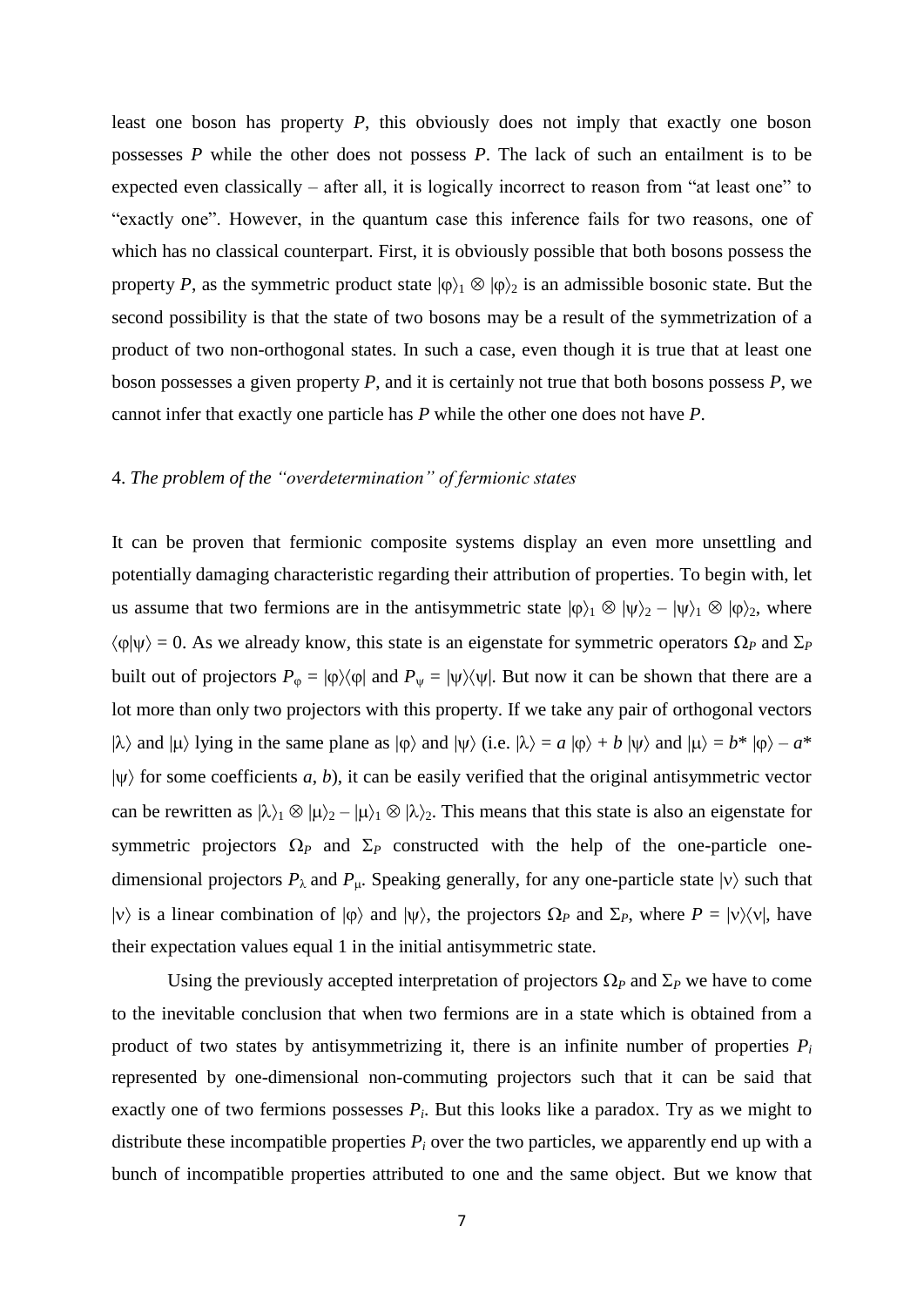projectors  $P_i$  do not share eigenstates (they are operators projecting onto distinct onedimensional subspaces of the one-particle Hilbert space). Thus no particle, taken separately, can be in a state which is an eigenstate for all these operators.

However, we have to be careful here not to jump to conclusions. The problem of overdetermination, as I suggest we call it,<sup>2</sup> does not involve any mathematical impossibility or contradiction. While one-particle, one-dimensional projection operators  $P_i$  do not have common eigenvectors, generally it may happen that incompatible observables share some eigenvectors, especially when there is degeneracy involved. And symmetric projectors of the type  $\Omega_P$  or  $\Sigma_P$  are affected by degeneracy, since they project onto more than one-dimensional subspaces. Hence these subspaces may have common elements. We can illustrate this using a simple case of two spin-1/2 particles and considering only their internal degrees of freedom. In this case the state space is the tensor product of two identical 2-dimensional Hilbert spaces  $H^2 \otimes H^2$ . Let us now consider two incompatible one-particle projection operators  $P_x = |\uparrow_x\rangle\langle\uparrow_x|$ and  $P_z = |\uparrow_z\rangle\langle\uparrow_z|$ . The projector operator  $\Omega_P$ , where  $P = P_x$ , projects onto the threedimensional subspace of  $H^2 \otimes H^2$  spanned by the vectors  $|\hat{\uparrow}_x\rangle_1 \otimes |\psi_x\rangle_2$ ,  $|\psi_x\rangle_1 \otimes |\hat{\uparrow}_x\rangle_2$ ,  $|\hat{\uparrow}_x\rangle_1 \otimes$  $|\int_{-\infty}^{\infty}$  while in the case of the projector  $P_z$  the analogous space is spanned by  $|\int_{z=2}^{\infty}$   $|\psi_z\rangle_2$ ,  $|\psi_z\rangle_1 \otimes |\hat{\zeta}_z\rangle_1 \otimes |\hat{\zeta}_z\rangle_1 \otimes |\hat{\zeta}_z\rangle_2$ . It can be easily checked that the two subspaces  $\Omega_{P_\gamma}(H^2 \otimes H^2)$  and  $\Omega_{P_{\sigma}}(H^2 \otimes H^2)$  have a non-zero intersection, and their common element is exactly the onedimensional subspace of anti-symmetric vectors  $|\hat{\uparrow}_x\rangle_1 \otimes |\psi_x\rangle_2 - |\psi_x\rangle_1 \otimes |\hat{\uparrow}_x\rangle_2 = |\hat{\uparrow}_z\rangle_1 \otimes |\psi_z\rangle_2 |\psi_{z}\rangle_{1} \otimes |\hat{\mathcal{L}}_{z}\rangle_{2}.$ 

However, there remains a slight inconvenience at the level of interpretation. It certainly sounds strange to admit that when two fermions are in the antisymmetric state  $|\hat{\mathcal{T}}_x\rangle_1$  $\otimes$   $|\psi_{x}\rangle_2 - |\psi_{x}\rangle_1 \otimes |\uparrow_{x}\rangle_2$ , it is true that whatever direction in space we select, both particles will have definite and opposite values of spin in this direction. Such a situation never occurs when we consider states of individual particles taken separately: for each fermion there is at most one direction in which its value of spin can be well-defined. We may be tempted to explain this unusual situation by classifying it as yet another strange result of entanglement, since the considered antisymmetric state of two fermions clearly looks identical to the well-known entangled EPR state. However, this would be a strange manifestation of entanglement indeed. We are used to the idea that entanglement gives rise to new, surprising phenomena (such as non-local correlations, or non-separability of individual states) which depart radically from

**.** 

<sup>&</sup>lt;sup>2</sup> Ghirardi, Marinatto and Weber call it "the problem of arbitrariness" (2004, pp. 77-78 and 84-86).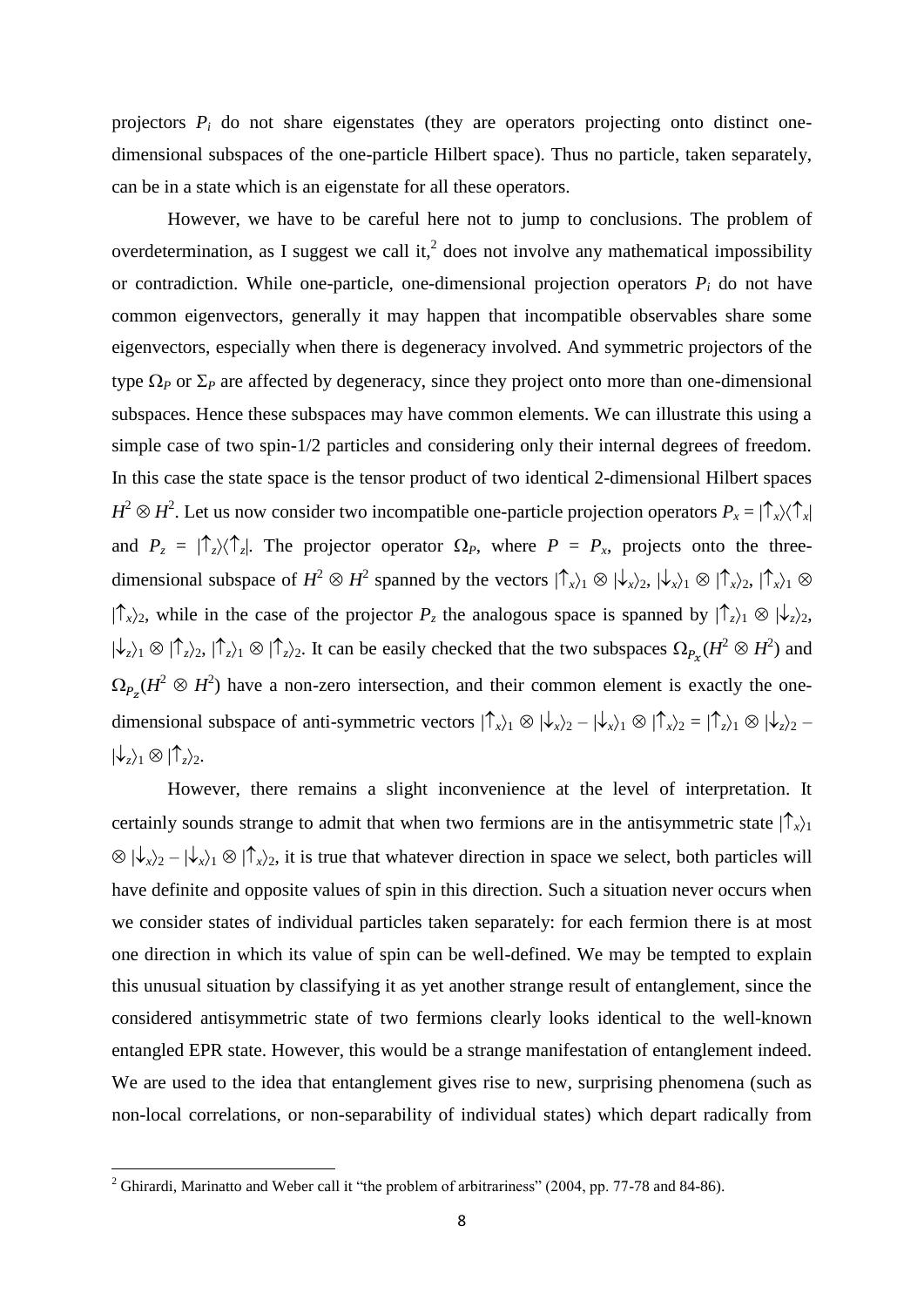our classical intuitions regarding the world. Here, on the other hand, the situation is exactly opposite: the particles behave in a sense more classically, since they are attributed more properties than we usually admit in quantum mechanics.

Another point worth mentioning is that the attribution of incompatible properties to elements of composite fermionic systems in no way leads to experimental predictions which would contradict the statistics known to be satisfied by quantum particles. The key issue here is that we don't know which particle possesses which of the two definite values for spin in a given direction. Thus when we randomly select one of the two fermions prepared in the antisymmetric, EPR-like state, the probability that the result of measurement of any spin component is "up" is still  $\frac{1}{2}$ .

Taking into account the above-stated facts, we may come to the conclusion that the state identified earlier as the EPR spin-state does not deserve to be classified as entangled. Indeed, this is what Ghirardi, Marinatto and Weber urge.<sup>3</sup> They define their notion of entanglement (which we can call GMW-entanglement to differentiate it from entanglement understood as non-factorizability) in such a way that all eigenstates of the operator  $\Sigma_p$ , where *P* is a one-dimensional projector, are categorized as non-entangled. Thus all states which are the results of the symmetrization/antisymmetrization of two orthogonal states are not GMWentangled. The EPR state turns out to be GMW-entangled only when we take into account the spatial degrees of freedom. When we use kets  $|R\rangle$  and  $|L\rangle$  to symbolize two separate spatial locations, the standard way of writing down the EPR state with respect to spins would be

$$
(\text{EPR}) \qquad |\uparrow_x\rangle_1 |R\rangle_1 \otimes |\downarrow_x\rangle_2 |L\rangle_2 - |\downarrow_x\rangle_1 |R\rangle_1 \otimes |\uparrow_x\rangle_2 |L\rangle_2
$$

and, after properly antisymmetrizing this state, we should arrive at the following expression:

$$
(\text{EPR-Anti}) \qquad (\uparrow \uparrow_{x}\uparrow_1 \otimes \uparrow \downarrow_{x}\uparrow_2 - \uparrow \downarrow_{x}\uparrow_1 \otimes \uparrow \uparrow_{x}\uparrow_2) \qquad (\mathbb{R}\uparrow_1 \otimes \mathbb{L}\uparrow_2 + \mathbb{L}\uparrow_1 \otimes \mathbb{R}\uparrow_2).
$$

It can be verified that the state (EPR-Anti) is not an eigenstate of any operator  $\Sigma_P$  with *P* projecting onto a one-dimensional subspace, and therefore (EPR-Anti) is classified as GMWentangled.

**.** 

 $3$  A similar claim is defended in Ladyman, Linnebo and Bigaj (2013).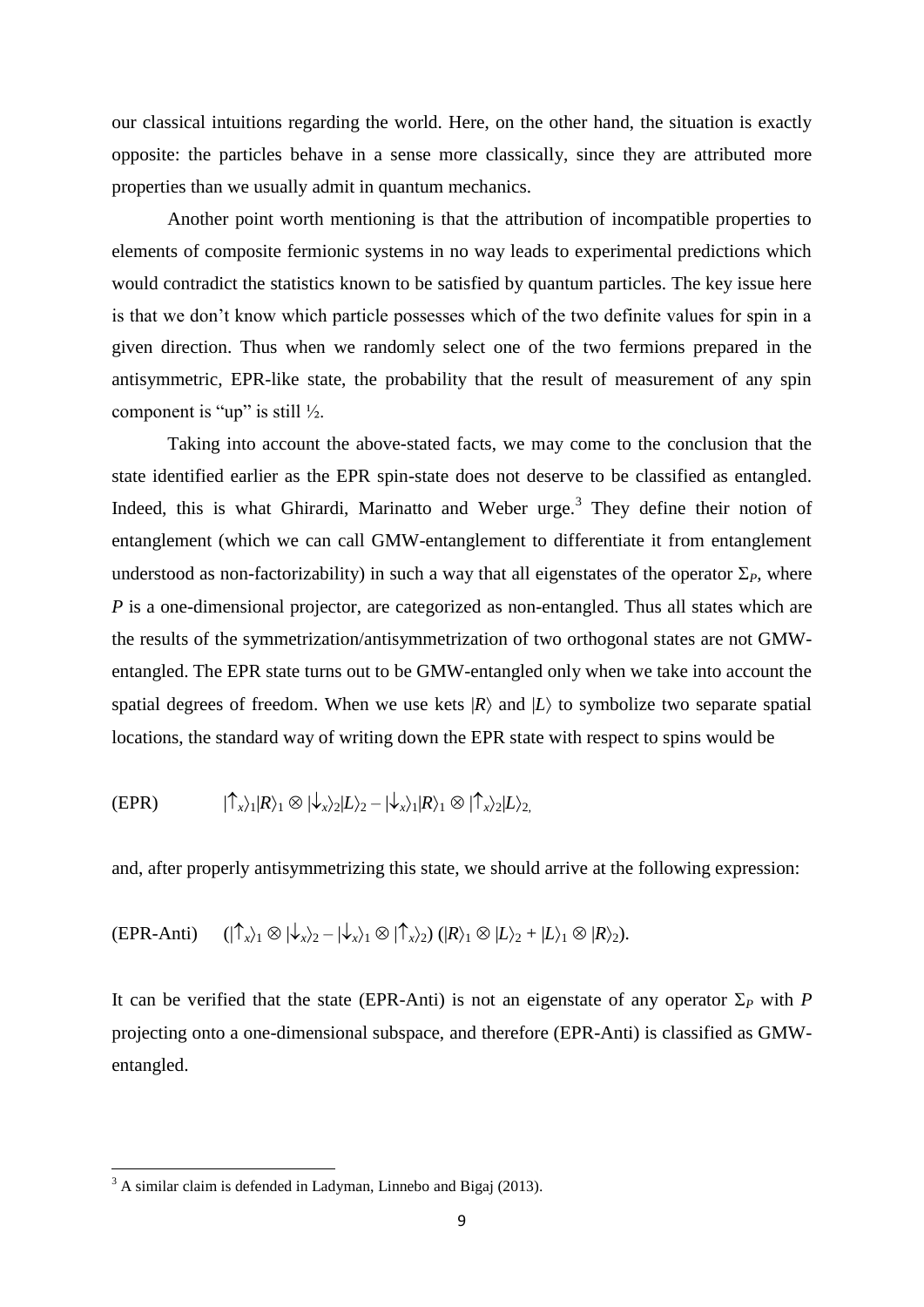# 5. *Discernibility of particles of the same type*

The philosophical literature on the problem of discernibility of fermions and bosons of the same type is enormous (see the vast bibliography given in French 2011). Virtually all authors writing on this subject accept the Indiscernibility Thesis which states that fermions (bosons) of the same type are not discernible from each other by their properties (this type of discernibility is known as absolute). Thus it is commonly accepted that the Leibnizian Principle of the Identity of Indiscernibles fails for particles obeying quantum statistics. This fact raises a further question of whether elementary particles are genuine individual objects equipped with their own identities. Two general answers to this question are extensively explored: one admits that quantum particles are non-individuals in an appropriate sense of the word which needs to be further explicated, while the other strategy is to try to find an alternative way of grounding individualities of quantum objects other than their absolute discernibility (for instance using weak discernibility by symmetric and irreflexive relations, as explained in Saunders 2006, Muller and Saunders 2008, Muller and Seevinck 2009). In what follows I will argue that perhaps the whole debate started on the wrong foot, since the Indiscernibility Thesis is not as ironclad as it might seem at first sight.

The main argument used to support the statement that particles in symmetric/antisymmetric states are indeed not discernible by their properties assumes that properties of individual components of composite systems of particles are represented by non-symmetric tensor products of operators of the kind  $P \otimes I$  and  $I \otimes P$ . It is straightforward to observe that the expectation values of such operators in symmetric and asymmetric states are identical:  $\langle \psi | P \otimes I | \psi \rangle = \langle P_{12} \psi | P \otimes I | P_{12} \psi \rangle = \langle \psi | P_{12} P \otimes I | P_{12} | \psi \rangle = \langle \psi | I \otimes P | \psi \rangle$ , where  $P_{12}$ is the permutation operator. However, as I indicated at the beginning of section 2, it is doubtful that operators  $P \otimes I$  and  $I \otimes P$  should be admitted as legitimate representations of properties of individual components of composite systems consisting of particles of the same type. In keeping with the postulate of symmetricity and the rule of attaching no physical importance to labels, we should use an alternative quantum-mechanical representation of properties of one-particle systems. And indeed the analysis done so far can afford us a simple and useful tool to present the problem of absolute discernibility of particles. This tool is just our projector operator  $\Sigma_{P}$ , whose intuitive meaning was "one particle definitely possesses property *P* while the other definitely does not possess property *P*". The situation when one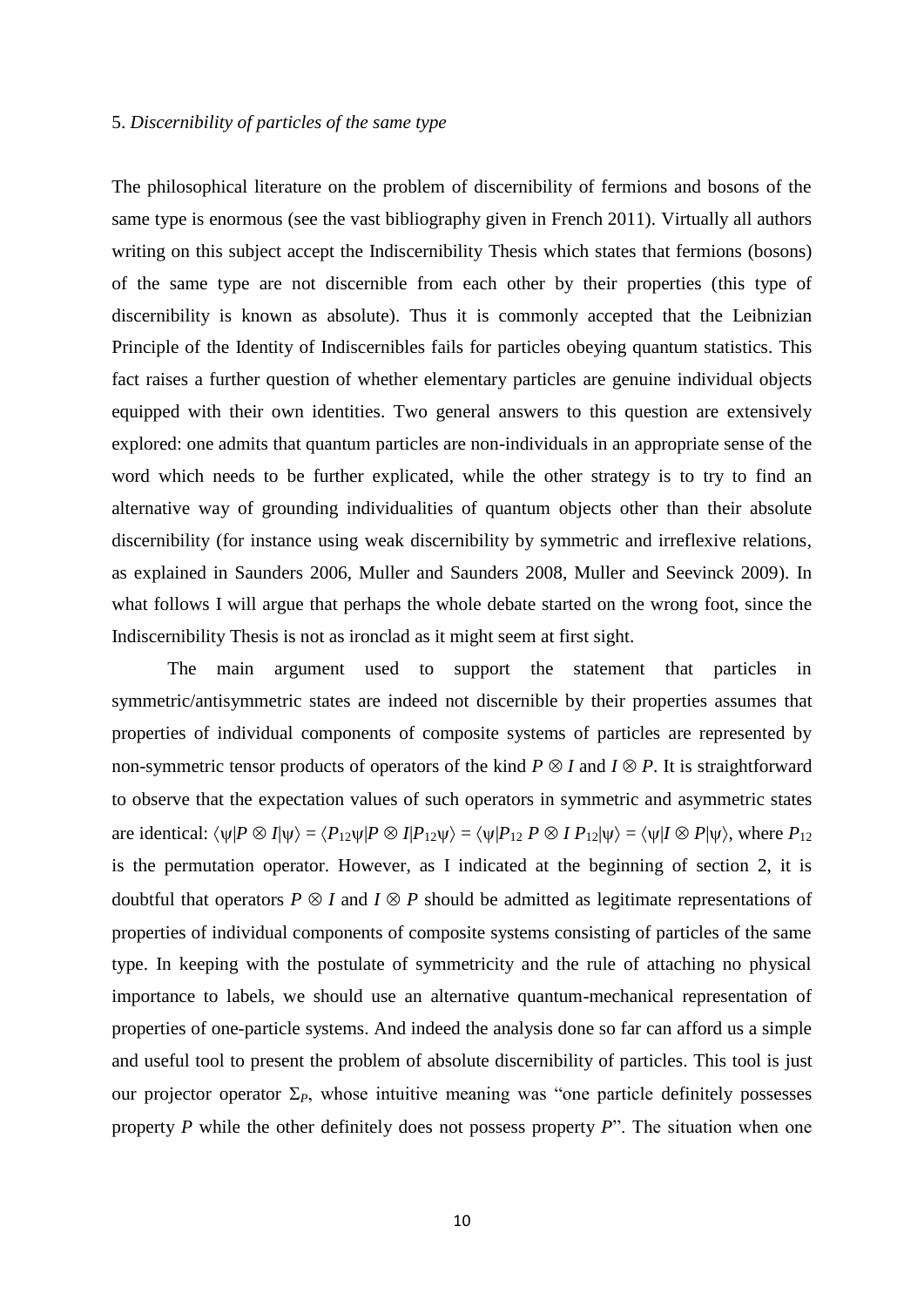object has a property that the other lacks clearly deserves to be called "discerning", hence we can adopt the following quantum-mechanical interpretation of discernibility:

(2) Two particles of the same type forming a composite system  $S$  in state  $\Psi$  are absolutely and categorically discerned by property *P* (represented by a one-dimensional projector) iff the expectation value of  $\Sigma_P$  in  $\Psi$  equals 1.

The term "categorically" indicates that the discernment is done with the help of precise values of some complete, non-degenerate observable. Now we can appeal to the facts, stated earlier, which concern the situations when  $\Sigma_P$  admits the expectation value equal 1. We have seen that when the state of two fermions or bosons is a result of (anti-)symmetrization of a product of two orthogonal states, the expectation value of  $\Sigma_P$  is indeed 1 for some selected projectors *P*. Thus in these states the particles can be said to be absolutely and categorically discerned by their properties. In the case of fermions we don't even have to assume the orthogonality of the initial states, thanks to the fact proven in section 3. However, for bosons the assumption of orthogonality is essential, since in symmetric states arising from products of non-orthogonal vectors the expectation value of  $\Sigma_p$  is less than 1. Summing up, being in a composite state obtainable by symmetrizing/antisymmetrizing a product of two orthogonal states is necessary and sufficient for the particles to be absolutely and categorically discerned by some properties represented by one-dimensional projection operators.

We may further ask the question whether it is possible to relax a bit the condition of discernibility to include projection operators of dimensionality greater than one. The idea is that if there is a one-particle projection operator *P* projecting onto a higher-dimensional subspace of *H*, such that the two-particle operator  $\Sigma_P$  receives the expectation value 1, it still may be claimed that the two particles are discerned by *P*, albeit not categorically. It may be even surmised that in some antisymmetric/symmetric states which cannot be given as a result of antisymmetrization/symmetrization of a product state, the particles could still be discerned by high dimensional projection operators. This conjecture turns out to be correct, as seen in the following fact.

It can be proven generally that two particles can be absolutely discerned by properties represented by projectors *P* of any dimensionality *k* iff their state can be written as follows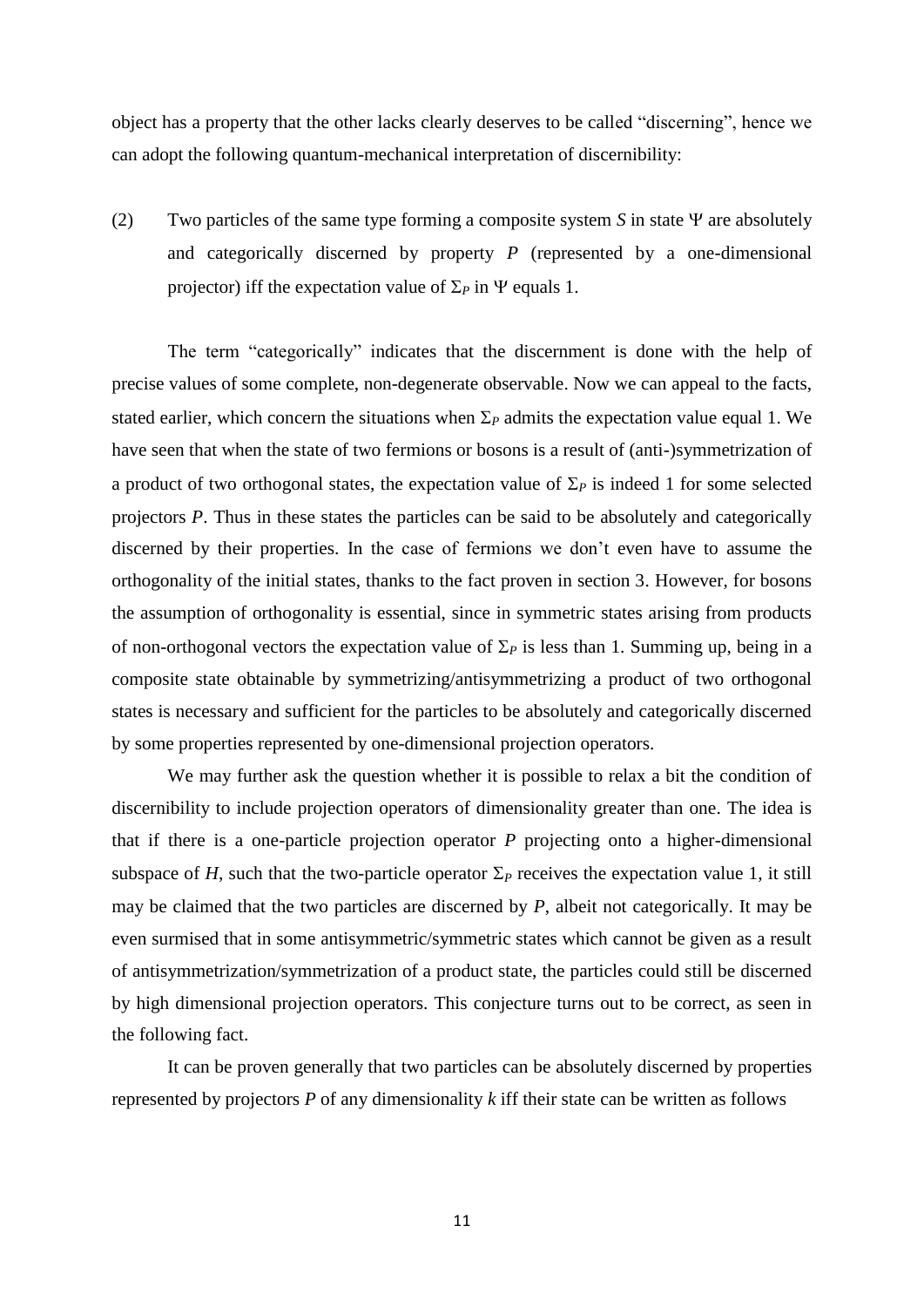$$
(3) \qquad \sum_{j=k+1}^{n} \sum_{i=1}^{k} c_{ij} (|\Phi_{i}\rangle |\Phi_{j}\rangle \pm |\Phi_{j}\rangle |\Phi_{i}\rangle)
$$

where  $|\Phi_1\rangle$ , …,  $|\Phi_k\rangle$  are mutually orthogonal vectors spanning  $P(H)$ , and  $|\Phi_{k+1}\rangle$ , …,  $|\Phi_n\rangle$  – orthogonal vectors spanning the complement of *P*(*H*). As an illustration, let us make the following identifications:  $\Phi_1 = |\uparrow\rangle |R\rangle$ ,  $\Phi_2 = |\uparrow\rangle |L\rangle$ ,  $\Phi_3 = |\downarrow\rangle |L\rangle$ ,  $\Phi_4 = |\downarrow\rangle |R\rangle$ . It can be verified that the state (EPR-Anti) can be represented in the form of (3), where  $n = 4$ ,  $k = 2$ ,  $c_{13} = c_{24} =$ 1,  $c_{23} = c_{14} = 0$ . Thus particles in the EPR-Anti state (which is GMW-entangled) are discerned by the property associated with the subspace spanned by  $\Phi_1$  and  $\Phi_2$  ("has spin  $\uparrow$ and is located either in *R* or in *L*").

We should conclude by noting that the admissible states of two bosons or two fermions can be divided into the following categories depending on whether particles in these states can be claimed to be discerned by their properties:

| <b>State</b>                                                                      | <b>Bosons</b>                                       | Fermions                                             |
|-----------------------------------------------------------------------------------|-----------------------------------------------------|------------------------------------------------------|
| Product<br>two identical<br>of<br>states                                          | Not discernible                                     | Not applicable                                       |
| Obtainable<br>$(anti-)$<br>by<br>symmetrizing two orthogonal<br>states            | Discernible<br>by<br>one-<br>dimensional projectors | Discernible<br>by<br>one-<br>dimensional projectors  |
| Obtainable<br>(anti-)<br>by<br>symmetrizing<br>two<br>$non-$<br>orthogonal states | Not discernible                                     | Discernible<br>by<br>one-<br>dimensional projectors  |
| Expressible in the form of $(3)$<br>for $k > 1$                                   | Discernible by many-<br>dimensional projectors      | Discernible<br>by<br>many-<br>dimensional projectors |
| All other states                                                                  | Not discernible                                     | Not discernible                                      |

Thus, contrary to the common wisdom, bosons and fermions are absolutely discernible in various symmetric (antisymmetric) states.

# *Bibliography*

Bigaj, T. (2015). Exchanging quantum particles. *Philosophia Scientiae 19(1)*. Available on-line: [https://www.academia.edu/3747814/Exchanging\\_quantum\\_particles.](https://www.academia.edu/3747814/Exchanging_quantum_particles)

French, S. (2011). Identity and individuality in quantum theory. *The Stanford Encyclopedia of Philosophy (Summer 2011 Edition)*, E. Zalta (ed.), URL = <http://plato.stanford.edu/archives/sum2011/entries/qt-idind/>.